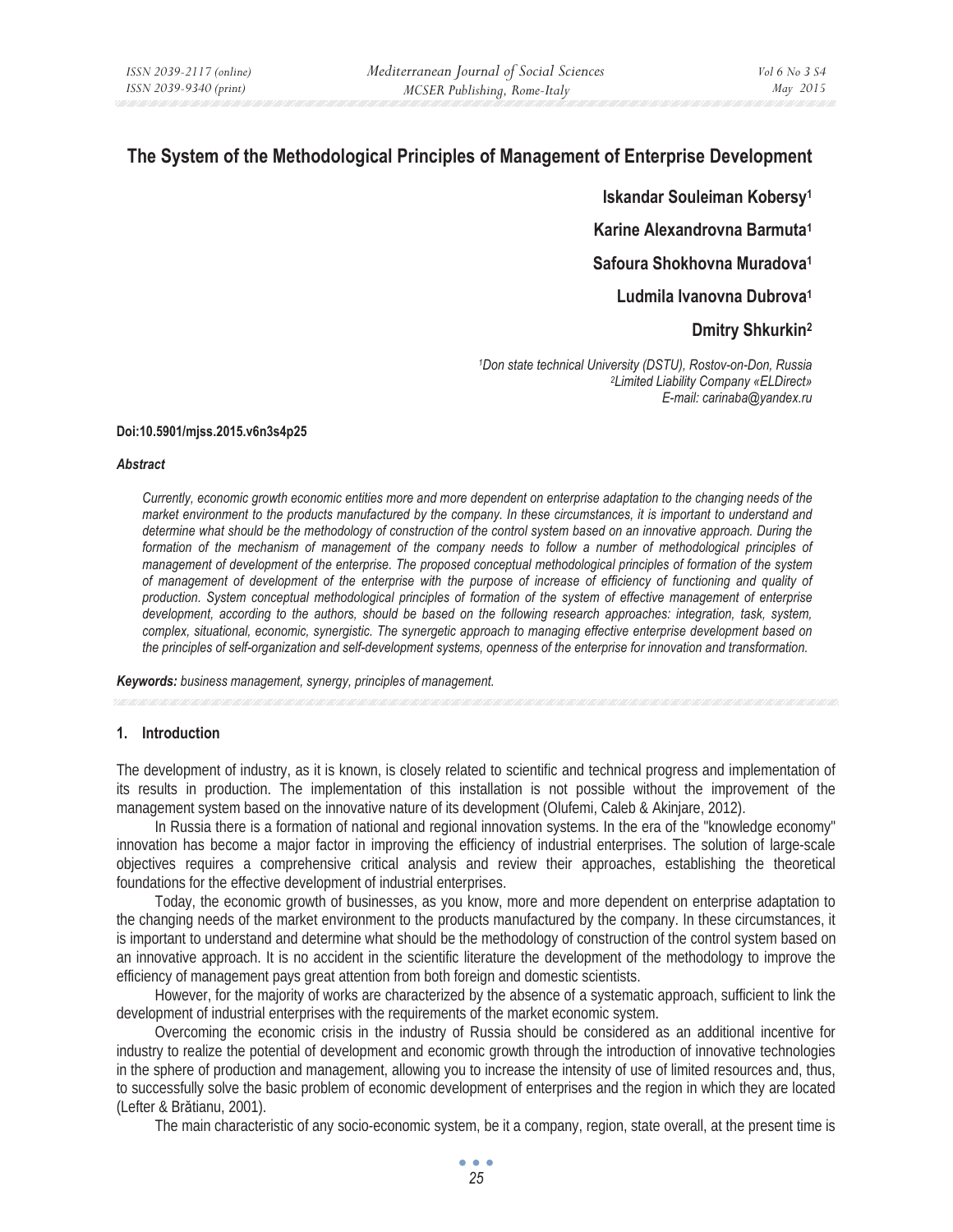| ISSN 2039-2117 (online) | Mediterranean Journal of Social Sciences | Vol 6 No 3 S4 |
|-------------------------|------------------------------------------|---------------|
| ISSN 2039-9340 (print)  | MCSER Publishing, Rome-Italy             | May 2015      |

determined through the development, i.e. significant, necessary move, change anything in time (Barmouth, K. A., 2010). This notion characterizes qualitative changes of objects, the emergence of new forms of being, the transformation of their internal and external relations.

Development as a separate process has the following stages: the first involves the preparation prerequisites for the formation of this process, it is basically the movement; the second is the transition to internal movement; the third is the formation, transformation of the new process conditions from which it arose; the fourth is the actual development, sustainable existence on its basis; the fth is the destruction process.

Development is about empowerment, capacity and has no limitations. In this sense, the development is effective redistribution of resources, primarily investment in areas that provide the highest possible competitive for the longest period, improvement of goods and services, including, and on the basis of the existing organizational structure, improving the structure and management systems, the result of which is the increased demand for the company's products and its broader economic activity. Thus, the development of both qualitative change of the object can take different forms: the transformation, the origin, formation, destruction, formation of the new form or structure, the transformation of the content, relationships and dependencies, etc.

With the development of market relations in Russia, it becomes clear that in order to achieve efficient operation, while remaining under the previous system of enterprise management is impossible. The specificity of the market economy, mentality and cultural differences between Russia do not allow to use Western methods of enterprise management. For this reason requires the development and application of modern approaches to management, more appropriate to the economic situation in Russia. Management in market conditions means, above all, the orientation of the enterprise on demand and market demand, constant desire to improve production efficiency, the search for new opportunities to obtain the best results at the lowest cost.

#### **2. The System of the Methodological Principles of Management of Enterprise Development**

One of the main objectives of industrial development is the formation mechanism of managerial decision-making at the enterprise level to improve the functioning and quality of production. The problem of ensuring the effective development of enterprises due to the General financial-economic problems of the economy, the interaction of market participants, the organization of industrial relations in the activity of enterprises.

The formation mechanism for the effective management of enterprise development requires justification, and follow certain methodological principles. To make the process of managing the development of industrial enterprises logical completeness, structure and required performance, it is necessary to follow a number of methodological principles of management of development of the enterprise.

Nonlinear, non-equilibrium, irreversible nature of economic processes in the medium and the historical time scale was marked by some economists scientific schools in the nineteenth century. In today's business world, traditional management science less corresponds to the practical interests of managers, because it focuses on the analysis, prediction and management. The experience of the last 20 years has shown that in the new situation, using well-known principles leads to disaster. In a rapidly changing markets, the desire for the quantitative description of social phenomena (quantification) to work, labour, the separation of planning from execution, isolation of workers from each other creates such an organizational structure, which is difficult in a short time to adapt to the ongoing changes.

System conceptual methodological principles of management of development of the enterprise should be based on the following research approaches: integration, task, system, complex, situational, economic, synergistic (added by authors) (Fig. 1).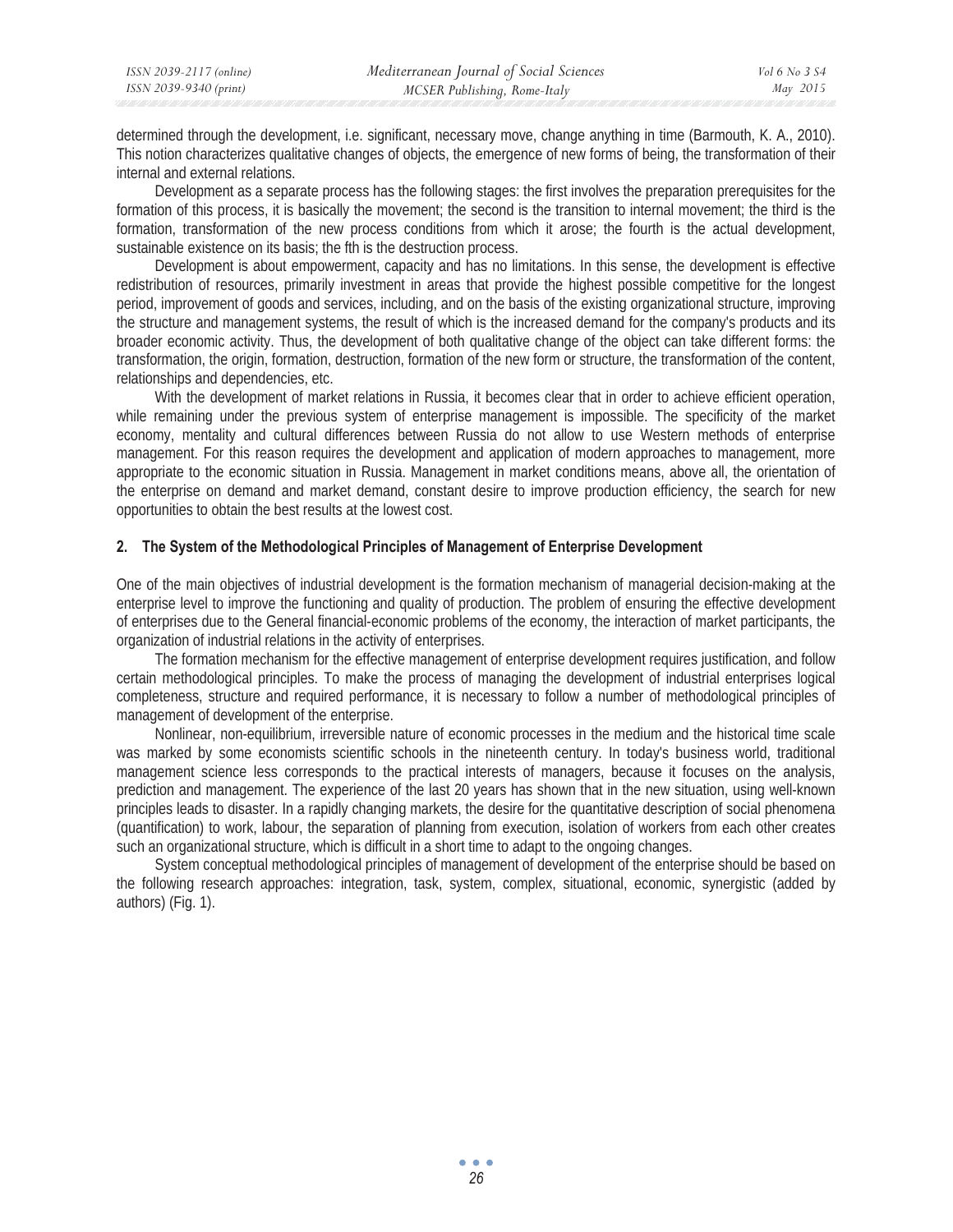

**Figure 1.** The system of the methodological principles of management of enterprise development

Accordingly allocated approaches have inherent principles of management of enterprise development: an integration approach - the principle of continuity, the target is the principle focus of the system - the principle of consistency, the complex - the principle of a complex, situation - principles of multi-variant and sustainable development of the enterprise, economic - principles of proportional development, efficiency and effectiveness, synergy - the principles of selforganization and self-development systems and openness of the enterprise for innovation and transformation.

Following the principles in practice will lead to successful structuring processes of development management of the company and to implement them effectively.

## **3. The Essence of a Synergistic Approach**

Development is a phase, structural, vector transformation in space and time, resulting in the formation of a new paradigm in economic theory based on the theory of self-organization and synergetic. Spend rationale for selection of the authors of the study synergistic approach.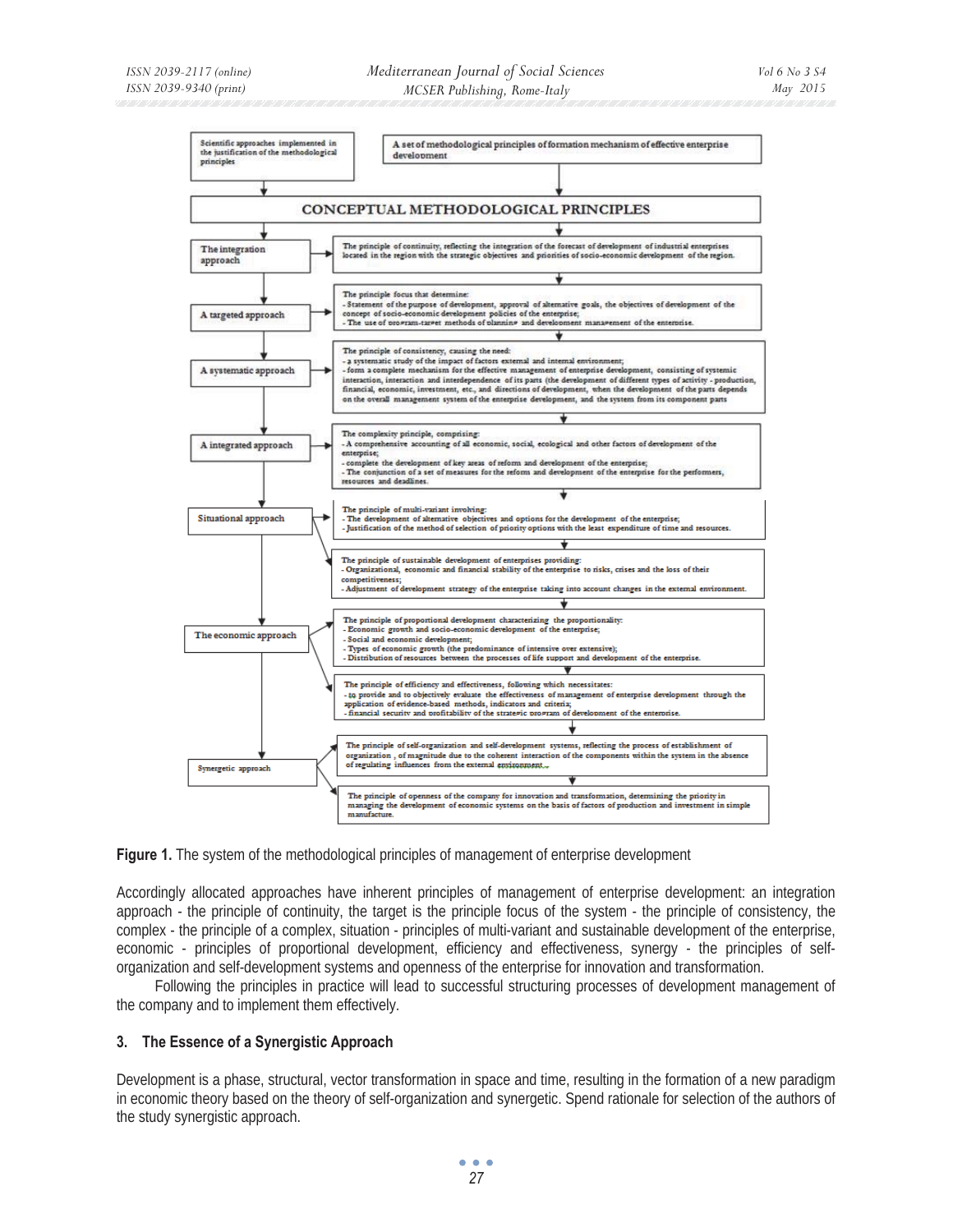Synergetic management is regarded as a technology development management at different levels of economic systems from a global, sectorial, and corporate, regional to nano (the level of the individual and the household). The need for synergy management is critical due to the ambiguity of the processes that occur in the economy and economic theory in Russia.

Synergetic management focuses on accelerated development, break through the formation in systems of synergy effects, the creation of new products, new markets, new economic environment.

The ability to form and implement synergies considered in the synergetic management as a core competence required of the Manager of the XXI century.

The term "synergy" was introduced into science in the nineteenth century, the English physiologist Charles S. Operators to describe the cooperative action of the muscular system, controlled by the brain. Later this term was widely used in physiology to denote the joint behavior. In the last time "synergetic" became known as the theory of joint action, based on the General laws of self-organization in nonlinear dynamical systems of different nature.

The essence of self-organization is that the space with an infinite number of measurements produces a relatively small number of simple entities. In the basis of the theory of self-organization is the principle of development. The Foundation concepts of self-organization are today synergetic and the theory of change. Synergetic (by Herman Haken) is a heuristic study of open self-organizing systems, subject to the cooperative effect which is accompanied by the formation of spatial, temporal or functional structures, i.e. the processes of self-organization of systems of different nature. Theory of change (Brussels school, her representative - Prigogine I. R.) is a heuristic methodology and appropriate conceptual framework for studying the processes of movement systems, particularly phase "jump".

Developed management system of enterprise development is most effective when it has absorbed the entire previous experience of the many different currents and scientifically advanced. The new control system has the deep roots that originated in the early twentieth century. Therefore, at the present stage of development in the management activities required in-depth knowledge of the laws governing the evolution of the world, goals, motives of human development, and, more importantly, the mechanism of realization of these goals.

Control theory can and should use the latest results of the natural and social Sciences that are associated with the effects of self-organization and enrich your system theory with new concepts: dynamic chaos, operational closure, samariterstrasse, contingently (Bogomolov, N. In., 2007).

The strategic and tactical issues in the enterprise today include effective management of the development. The main task of the modern leader is to learn how to create opportunities and not be limited to solving problems.

An essential feature of the management process is the processing of information, establishing feedback. This control can be accomplished in two ways spontaneously and consciously. The first impact is the result of interaction of subjects (synergetic management). The second is the result of systematic exposure of the object (hierarchy of control). Thus, we can conclude that management is the process of taking the system to a new level as a result of the impact of energy on matter in a certain space of existence during the realization of the goal.

Existing and evolving management system enterprise development is designed to improve the efficiency of their operations and to create conditions for solving the tasks. This is possible by introducing investigated innovative management technologies, which are based on universal laws of system relationships, developed new educational programs that reveal the ability and initiative of the individual in finding innovative solutions in the system of collective, public and international co-creation of people (Kazantsev, A. K., 2008). In modern management is not an automatism, and autonomy, identity, and difference, not the elements and relations between them, not balance and instability, not Genesis, and permanent formation.

Considering the industrial enterprise as complex, living organism, it is possible to assert the following: the main objectives of the existence of the enterprises survival and development; the main structural principles are self-similarity and self-organization; information is one of the most important elements in the creation, existence and development of enterprises. Complex systems cannot be imposed on their development, and the need to ensure self-development, properly organizing effects in space, time and scale.

Changes in technology, public institutions and values are the main driving forces of the revolution. The result is a completely new society, new ways of organization and disorganization of labor. Well-organized and privately owned human brain outweighs traditional means of production: raw materials, heavy labor and capital.

If we consider the enterprise as an object consisting of many interrelated elements, it is characterized by some specific system property, which is no part of it at any way of partitioning. The enterprise as a system has an input (multiple inputs) through which the external environment impacts on the enterprise, and the output (multiple outputs) through which the company affects the environment. Based on the dependence of output to input, the enterprise can be classified as a complex system whose output is ambiguous functional dependence of the entrance. The enterprise as a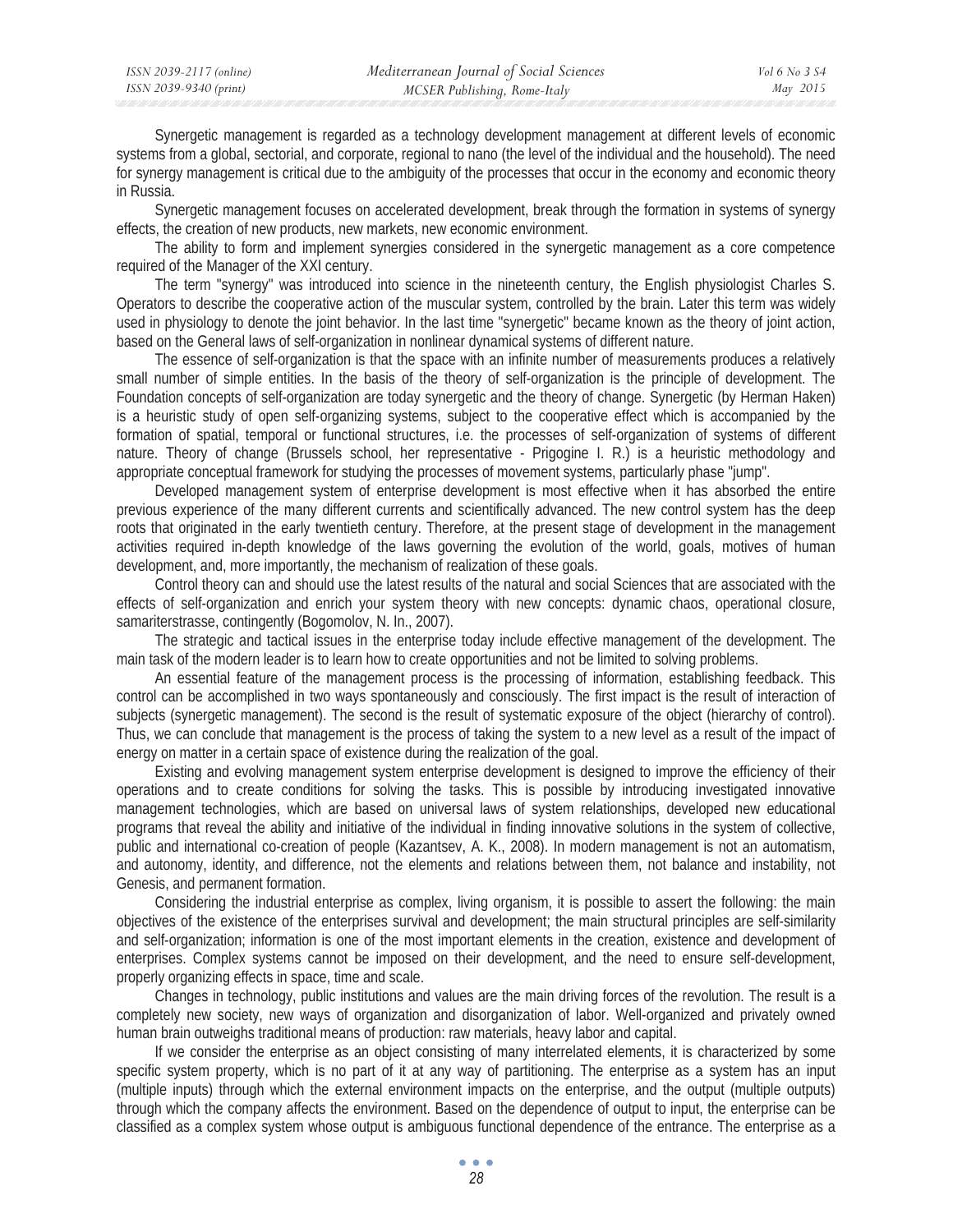complex system has a special, phenomenal properties:

- For complex systems no arbitrarily detailed understanding of the structure (morphology) is not sufficient to determine the effects of inlet to outlet, and, conversely, no, whatever detailed knowledge of the mode of exposure input to output does not allow to reveal the morphology;
- Complex systems are self-contained (internal) time scale than astronomical. All processes occur in the Autonomous time-scale; from the perspective of an external observer, they may seem too fast or too slow. Offline, the time scale can be changed;
- Complex systems have their own Autonomous system of units in which they can be quantitatively described. Unit's Autonomous systems are interconnected and linked to physical units using conversion factors;
- Complex systems have a standalone metric, which may differ significantly from the metric of the external environment. Metric difference imposes significant restrictions on the interaction with the environment, but favors the preservation of the system when conditions change. Sometimes Autonomous metric determines the mode of existence of the system (i.e. the system property);
- Synergistic complex systems, the processes of self-organization and self-development. They are in disequilibrium and irreversible. Thanks to the synergy they have high stability and resistance to external influences. However in complex systems (under certain conditions) may be the processes of autonomization of individual structures;
- Development of complex systems can occur through either capacity or complications (if self-preservation and sustainability), or to divide the system into parts (parts Department). Each part is to further develop itself, independently of the other or cooperative;
- complex systems, as a rule, experience periods of "inception", "childhood", "youth", "maturity", "aging", "death". Unlimited stagnating system.

The program conduct business as a system formed either genetically (passed), or synergistic (through selforganization). Genetic program can generate synergistic processes, eliminates or fixed genome, and synergistic processes can create a genetic program that will be fixed and will be able to generate the corresponding synergy. Synergistic programs quite often, but the effect is relatively short. The sequence of synergic programs (due to the influence of the background) is more or less close to the guiding functions (if there is no cataclysms). In principle, synergistic programs can be created by external influences - in interaction systems. Genetic program evolutionizing under the influence of the environment or its own synergy. This is a very slow process. But they can almost instantly mutate, significantly changing, it is very rare, even rarer mutations are fixed.

The most obvious feature of biological systems, as it is known, is that they are capable of self-organization, i.e. spontaneous formation and development of complex ordered structures. For the occurrence of the effects of selforganization requires a flow of energy coming into the system from an external source and dissipated it. Thanks to this thread becomes active, that is, acquires the ability to Autonomous formation of structures.

Since the main distinctive characteristic of these learning environments are proceeding in which the processes of self-organization, synergy can also be seen as a General theory of self-organization in environments of different nature.

Self-organization in General - the process of establishment of organization, of magnitude due to the coherent interaction of the components within the system in the absence of regulating influences from the external environment. Infinite alternating stages of adaptation - evolution and rebirth - revolution, which brings the system to new levels of excellence, and is, in essence, self-organization. For managers self-organization is an endless alternation of phases of "good" management, organizational work, adapting existing facilities to changes in the environment, and creative ideas, innovative solutions, inventions and "revolutionary" reorganizations, leading the system to a completely new level of perfection. These stages are the head, has found an ingenious solution, practically implements the various options for a possible future state of a particular system.

## **4. Conclusions**

Thus, for a successful structuring of processes for management of enterprise development should follow a number of principles for the management of enterprise development based on integration, targeted, systematic, integrated, casebased and economic approach. Also added the principle of synergetic approach to managing effective enterprise development, which is inherent in the principles of self-organization and self-development systems, openness of the enterprise for innovation and transformation.

The main objective when managing effective enterprise development becomes the task of determining the causes and drivers of change, rather than to the essence and components of the existing system as it was previously accepted.